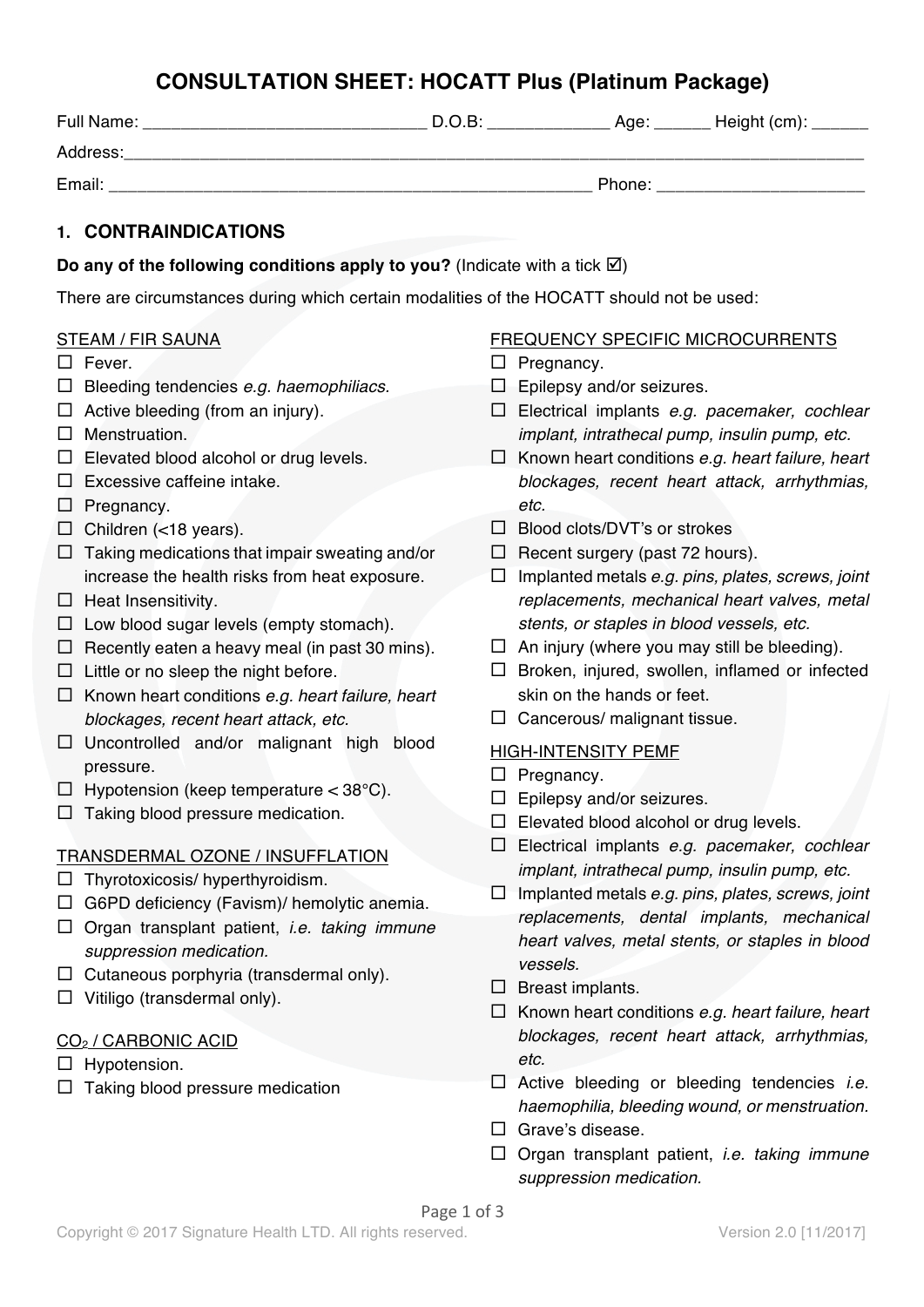# **CONSULTATION SHEET: HOCATT Plus (Platinum Package)**

**\_\_\_\_\_\_\_\_\_\_\_\_\_\_\_\_\_\_\_\_\_\_\_\_\_\_\_\_\_\_\_\_\_\_\_\_\_\_\_\_\_\_\_\_\_\_\_\_\_\_\_\_\_\_\_\_\_\_\_\_\_\_\_\_\_\_\_\_\_\_\_\_\_\_\_\_\_\_\_\_\_\_ \_\_\_\_\_\_\_\_\_\_\_\_\_\_\_\_\_\_\_\_\_\_\_\_\_\_\_\_\_\_\_\_\_\_\_\_\_\_\_\_\_\_\_\_\_\_\_\_\_\_\_\_\_\_\_\_\_\_\_\_\_\_\_\_\_\_\_\_\_\_\_\_\_\_\_\_\_\_\_\_\_\_ \_\_\_\_\_\_\_\_\_\_\_\_\_\_\_\_\_\_\_\_\_\_\_\_\_\_\_\_\_\_\_\_\_\_\_\_\_\_\_\_\_\_\_\_\_\_\_\_\_\_\_\_\_\_\_\_\_\_\_\_\_\_\_\_\_\_\_\_\_\_\_\_\_\_\_\_\_\_\_\_\_\_ \_\_\_\_\_\_\_\_\_\_\_\_\_\_\_\_\_\_\_\_\_\_\_\_\_\_\_\_\_\_\_\_\_\_\_\_\_\_\_\_\_\_\_\_\_\_\_\_\_\_\_\_\_\_\_\_\_\_\_\_\_\_\_\_\_\_\_\_\_\_\_\_\_\_\_\_\_\_\_\_\_\_ \_\_\_\_\_\_\_\_\_\_\_\_\_\_\_\_\_\_\_\_\_\_\_\_\_\_\_\_\_\_\_\_\_\_\_\_\_\_\_\_\_\_\_\_\_\_\_\_\_\_\_\_\_\_\_\_\_\_\_\_\_\_\_\_\_\_\_\_\_\_\_\_\_\_\_\_\_\_\_\_\_\_**

**2. Have you consumed at least half your body weight (pounds) of water (in ounces) today prior to your session?** *e.g. if you weigh 150 pounds, drink at least 75 ounces of water.*

 $\square$  Yes.

- $\Box$  No, but I will have some now please.
- **3. Please list ALL current daily medications, herbs and/or supplements and dose:** \_\_\_\_\_\_\_\_\_\_\_\_\_\_

**4. Are there any other any other medical conditions you have that your practitioner/ technician should be aware of? \_\_\_\_\_\_\_\_\_\_\_\_\_\_\_\_\_\_\_\_\_\_\_\_\_\_\_\_\_\_\_\_\_\_\_\_\_\_\_\_\_\_\_\_\_\_\_\_\_\_\_\_\_\_\_\_\_\_\_\_\_\_\_\_**

**\_\_\_\_\_\_\_\_\_\_\_\_\_\_\_\_\_\_\_\_\_\_\_\_\_\_\_\_\_\_\_\_\_\_\_\_\_\_\_\_\_\_\_\_\_\_\_\_\_\_\_\_\_\_\_\_\_\_\_\_\_\_\_\_\_\_\_\_\_\_\_\_\_\_\_\_\_\_\_\_\_\_ \_\_\_\_\_\_\_\_\_\_\_\_\_\_\_\_\_\_\_\_\_\_\_\_\_\_\_\_\_\_\_\_\_\_\_\_\_\_\_\_\_\_\_\_\_\_\_\_\_\_\_\_\_\_\_\_\_\_\_\_\_\_\_\_\_\_\_\_\_\_\_\_\_\_\_\_\_\_\_\_\_\_ \_\_\_\_\_\_\_\_\_\_\_\_\_\_\_\_\_\_\_\_\_\_\_\_\_\_\_\_\_\_\_\_\_\_\_\_\_\_\_\_\_\_\_\_\_\_\_\_\_\_\_\_\_\_\_\_\_\_\_\_\_\_\_\_\_\_\_\_\_\_\_\_\_\_\_\_\_\_\_\_\_\_ \_\_\_\_\_\_\_\_\_\_\_\_\_\_\_\_\_\_\_\_\_\_\_\_\_\_\_\_\_\_\_\_\_\_\_\_\_\_\_\_\_\_\_\_\_\_\_\_\_\_\_\_\_\_\_\_\_\_\_\_\_\_\_\_\_\_\_\_\_\_\_\_\_\_\_\_\_\_\_\_\_\_**

**5. It is recommended that ALL CLIENTS, regardless of heart condition, see their primary doctor before using the HOCATT. You should inform your doctor that they will be using a temperaturecontrolled steam and FIR sauna, and your doctor should perform the regular health-checks (e.g. take blood pressure, etc.)**

### **6. HEART CONDITIONS & ELDERLY CLIENTS**

**Elderly Clients and those with known heart conditions MUST consult their cardiologist** about using steam and FIR saunas, as well as Frequency Specific Microcurrents (FSM) and High-Intensity PEMF if you would like to add those modalities to your HOCATT session. You need an EKG (not older than 12 months) and you need to be CLEARED to use a sauna by your cardiologist before doing a HOCATT session. Your cardiologist may recommend a safe **temperature range,** as well as a **heart rate limit** that may not be exceeded. Your cardiologist might also clear you for adding the FSM and/or PEMF modalities.

The HOCATT Plus has a heart rate monitor, so that you can monitor your heart rate throughout the session. You can also ask the HOCATT practitioner/ technician to set a heart rate **limit** (e.g. 120 beats/min). If your heart rate exceeds this limit, then the whole system will shut down (ending the session immediately).

### **7. DETOX REACTION**

It is very important to drink plenty of water before and after a HOCATT session, as well as throughout the rest of the day and the days that follow. Drinking water helps your body to flush out toxins. It is important to note that detoxifying the body **too fast**, especially if there are many toxins present, can overload the body's avenues of elimination. These include the kidneys, liver, colon, lymph system, skin and lungs. When these organs are impaired, then even mild detoxification methods can overload the remaining elimination organs. Overloading these systems can result in a detox reaction or "cleaning crisis". You may experience anything